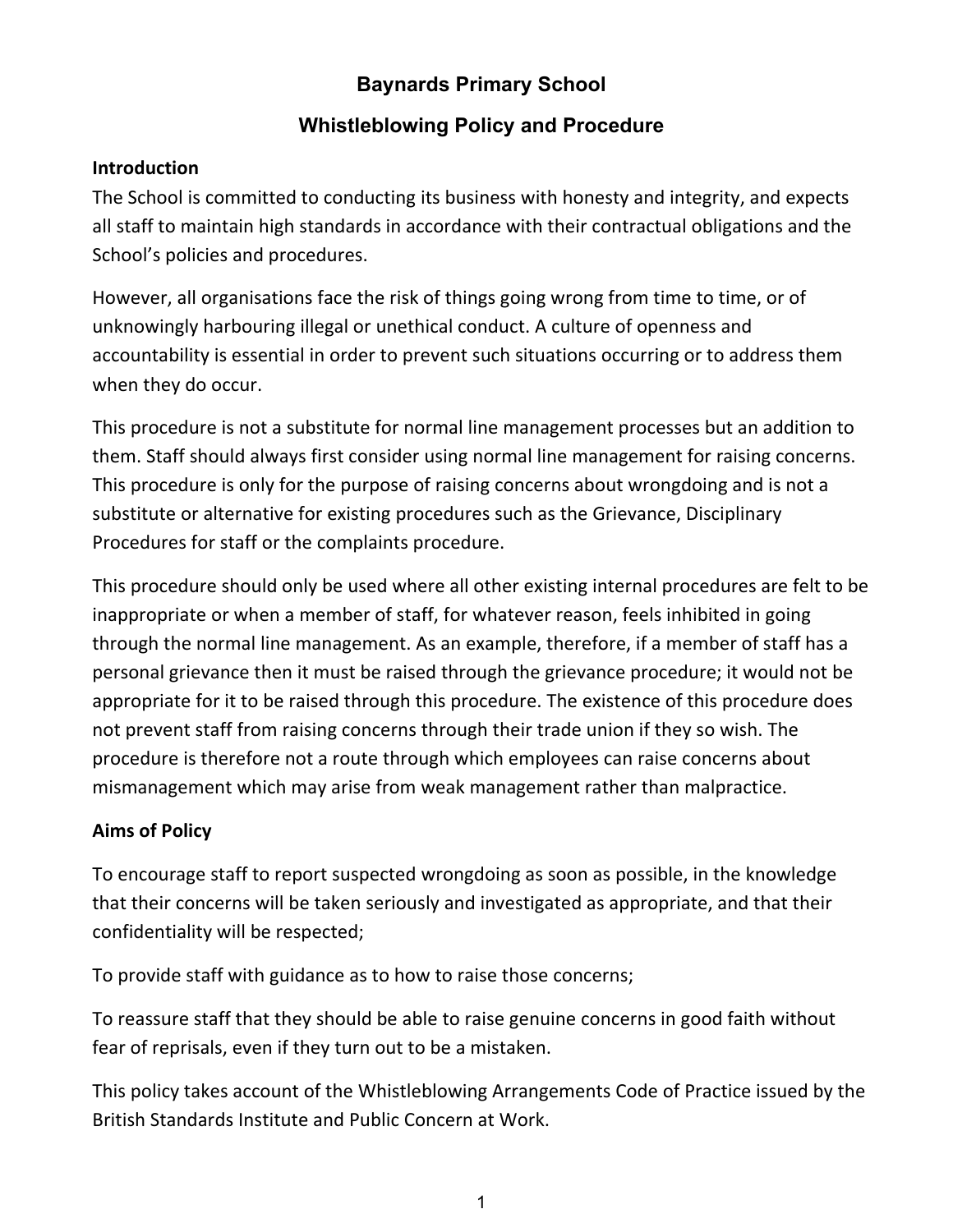This policy does not form part of an employee's contract of employment and is not intended to have contractual effect. It is provided for guidance to all members of staff at the School and the School reserves the right to amend its content at any time.

This Policy reflects the School's current practices and applies to all individuals working at all levels of the organisation, including the Governors, Headteacher, members of the Senior Leadership Team, employees, consultants, contractors, trainees, part‐time and fixed‐term workers, casual and agency staff (collectively referred to as "Staff" in this policy) who are advised to familiarise themselves with its content.

## **What is whistleblowing?**

Whistleblowing is the disclosure of information which relates to suspected wrongdoing or dangers at work. This may include:

- criminal activity;
- child protection and/or safeguarding concerns; \* See note at the end of this policy
- miscarriages of justice;
- danger to health and safety;
- damage to the environment;
- failure to comply with any legal or professional obligation or regulatory requirements;
- financial fraud or mismanagement;
- negligence;
- breach of the school's internal policies and procedures including its Code of Conduct;
- conduct likely to damage the School's reputation;
- unauthorised disclosure of confidential information;
- the deliberate concealment of any of the above matters.

A 'whistleblower' is a person who raises a genuine concern in good faith relating to any of the above. If you have any genuine concerns related to suspected wrongdoing or danger affecting any of the School's activities (a whistleblowing concern) you should report it under this policy.

This policy should not be used for complaints relating to Staff's own personal circumstances, such as the way you have been treated at work. In those cases you should follow the Grievance Policy and Procedure.

## **Raising a whistleblowing concern**

The School hopes that in many cases Staff will be able to raise any concerns with their Line Manager, speaking to them in person or putting the matter in writing if they prefer. They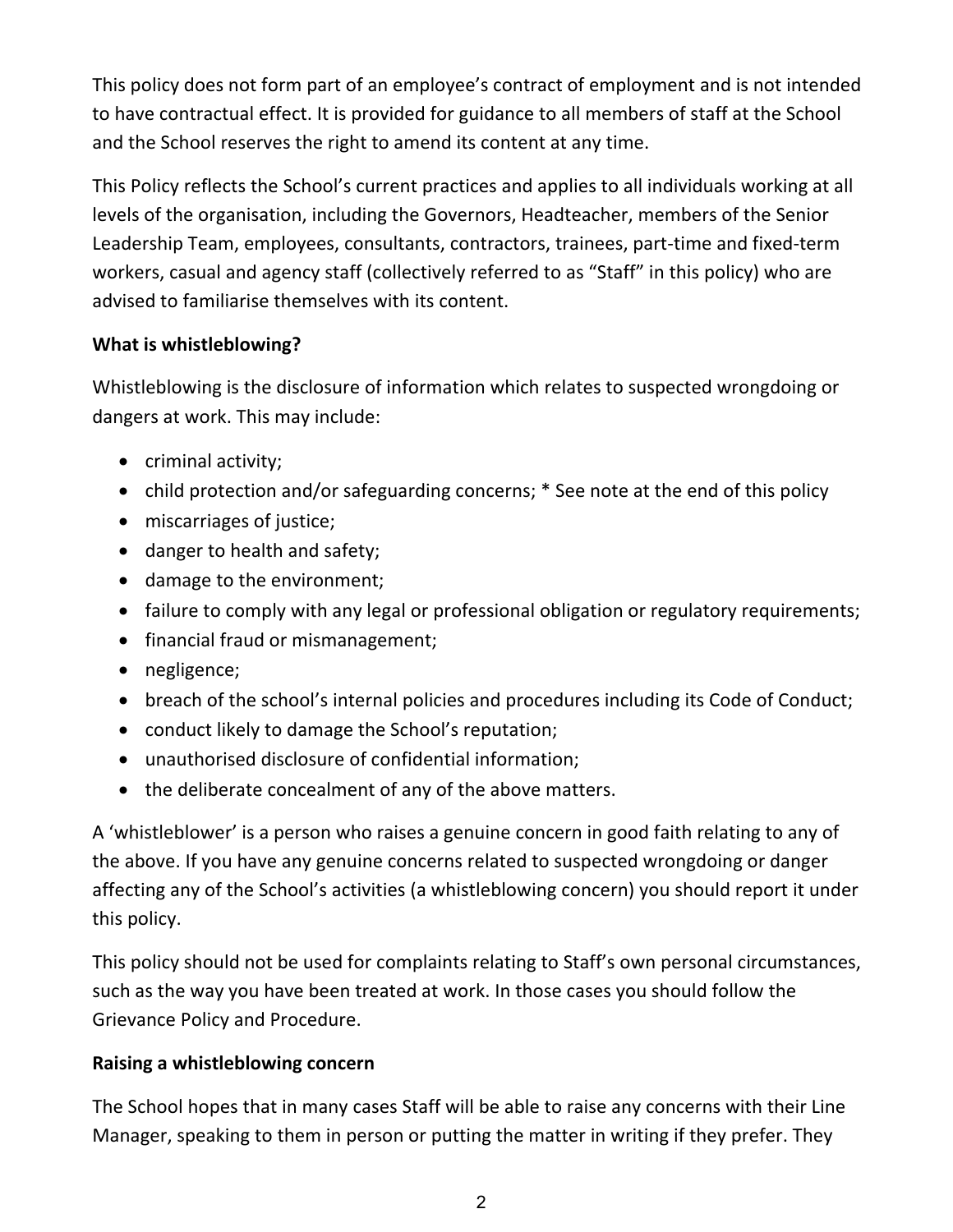may be able to agree a way of resolving a concern quickly and effectively. In some cases they may refer the matter to the Governing Body.

However, where the matter is more serious, or you feel that your Line Manager has not addressed your concern, or you prefer not to raise it with them for any reason, you should contact one of the following:

## **The Headteacher**

## **The Governor with responsibility for Whistleblowing matters**

The Headteacher will arrange a meeting with the 'whistleblower' as soon as practicable to discuss their concern. They will record sufficient details to enable the matter to be thoroughly investigated. As a minimum the Headteacher will record the name of the employee but also indicate whether the individual wishes his or her identity to remain confidential, if possible and the nature of the concern. In some cases it will not be possible to maintain confidentiality and the Headteacher should explain this to the employee. In such instances the employee will have the choice of either withdrawing or agreeing to his/her identity becoming known to enable the concern to be effectively dealt with.

Staff may bring a colleague or trade union representative to any meetings under this policy who must respect the confidentiality of the disclosure and any subsequent investigation.

The School will take notes and produce a written summary of the concern raised and provide the 'whistleblower' with a copy as soon as practicable after the meeting. The School will also aim to give the ''whistleblower'' an indication of how it proposes to deal with the matter.

## **Confidentiality**

The School hopes that Staff will feel able to voice whistleblowing concerns openly under this policy. However, if a member of staff wants to raise his or her concern confidentially, the School will endeavour to keep his or her identity secret in so far as it is possible to do so when following this policy and procedure. If it is necessary for anyone investigating that member of staff's concern to know the 'whistleblower's identity, the School will discuss this with the member of staff first.

The School does not encourage Staff to make disclosures anonymously. Proper investigation may be more difficult or impossible if the School cannot obtain further information. It is also more difficult to establish whether any allegations are credible and have been made in good faith. 'Whistleblower's who are concerned about possible reprisals if their identity is revealed should come forward to one of the contacts listed above and appropriate measures can then be taken to preserve confidentiality.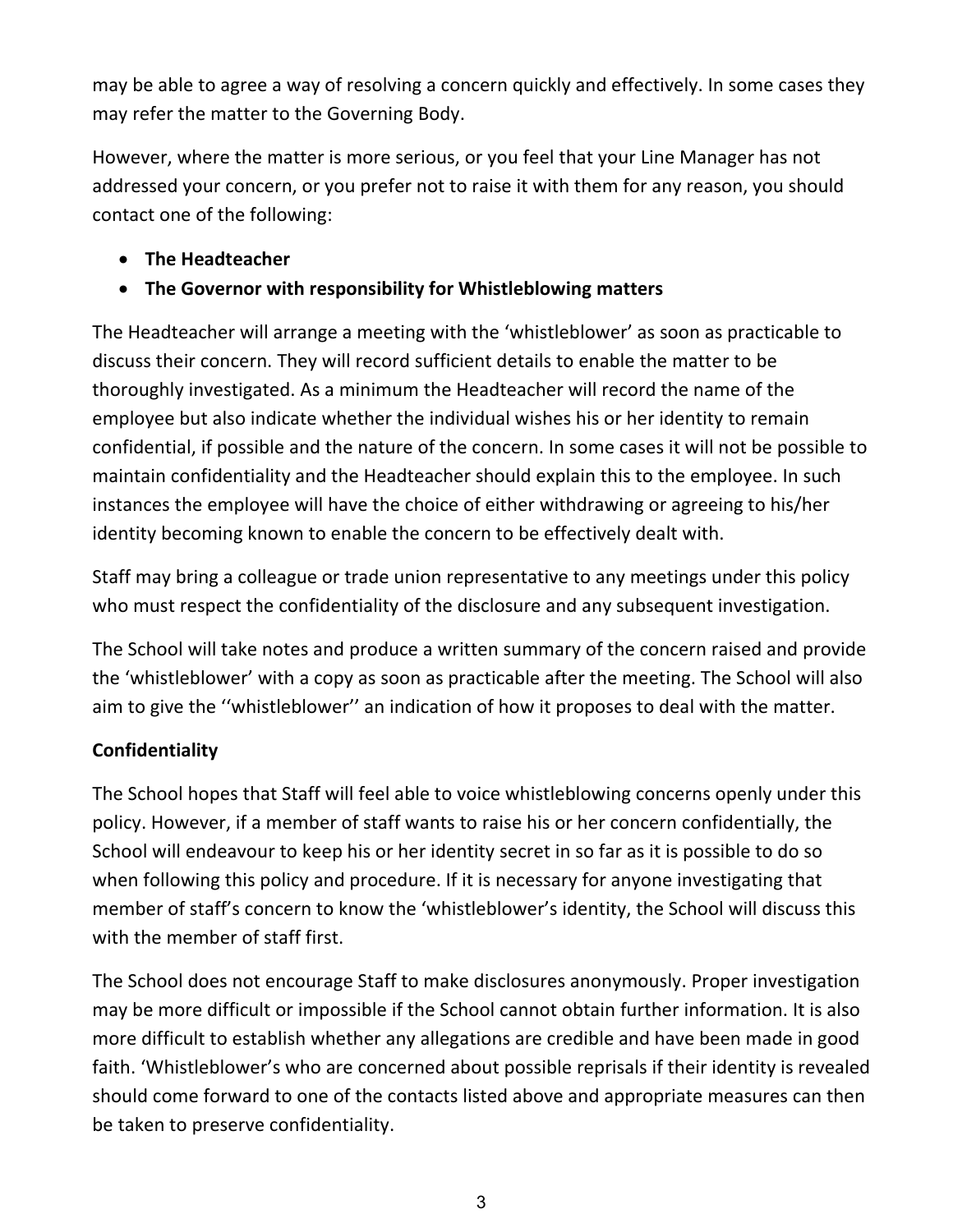If an individual misuses the policy and procedure e.g. by making malicious or repeated unsubstantiated complaints against colleagues this could give rise to action under the School's Disciplinary Procedure. If the Headteacher knows or has a suspicion that an employee comes into this category then s/he will take advice from the Designated Governor who will help to determine what action should be taken.

If you are in any doubt you can seek advice from Public Concern at Work, the independent whistleblowing charity, who offer a confidential helpline. Their contact details are:

Public Concern at Work (Independent whistle blowing charity)

Helpline: 020 7404 6609 E-mail: whistle@pcaw.co.uk Website: www.pcaw.co.uk

## **Concerns about Governors**

If a concern about a Governor is received then this will be treated in the same way as any other concern. It will receive the same serious consideration. The concern will be raised by the Headteacher with the Chair of Governors who will decide how it should be dealt with.

If the concern is against the Chair of Governors then clearly this process cannot be followed. In such circumstances, the concern will be taken directly to the Headteacher who will decide in consultation with the Headteacher and the Governor with responsibility for Whistleblowing matters, how it should be dealt with. In normal circumstances such a concern would be referred to the Department for Education for action.

## **External disclosures**

The aim of this policy is to provide an internal mechanism for reporting, investigating and remedying any wrongdoing in the workplace. In most cases Staff should not find it necessary to alert anyone externally.

The law recognises that in some circumstances it may be appropriate for Staff to report their concerns to an external body such as a regulator. It will very rarely if ever be appropriate to alert the media. We strongly encourage you to seek advice before reporting a concern to anyone external. The independent whistleblowing charity, Public Concern at Work, operates a confidential helpline. They also have a list of prescribed regulators for reporting certain types of concern.

Whistleblowing concerns usually relate to the conduct of School Staff, but they may sometimes relate to the actions of a third party, such as a service provider. The law allows Staff to raise a concern in good faith with a third party, where the member of staff reasonably believes it relates mainly to their actions or something that is legally their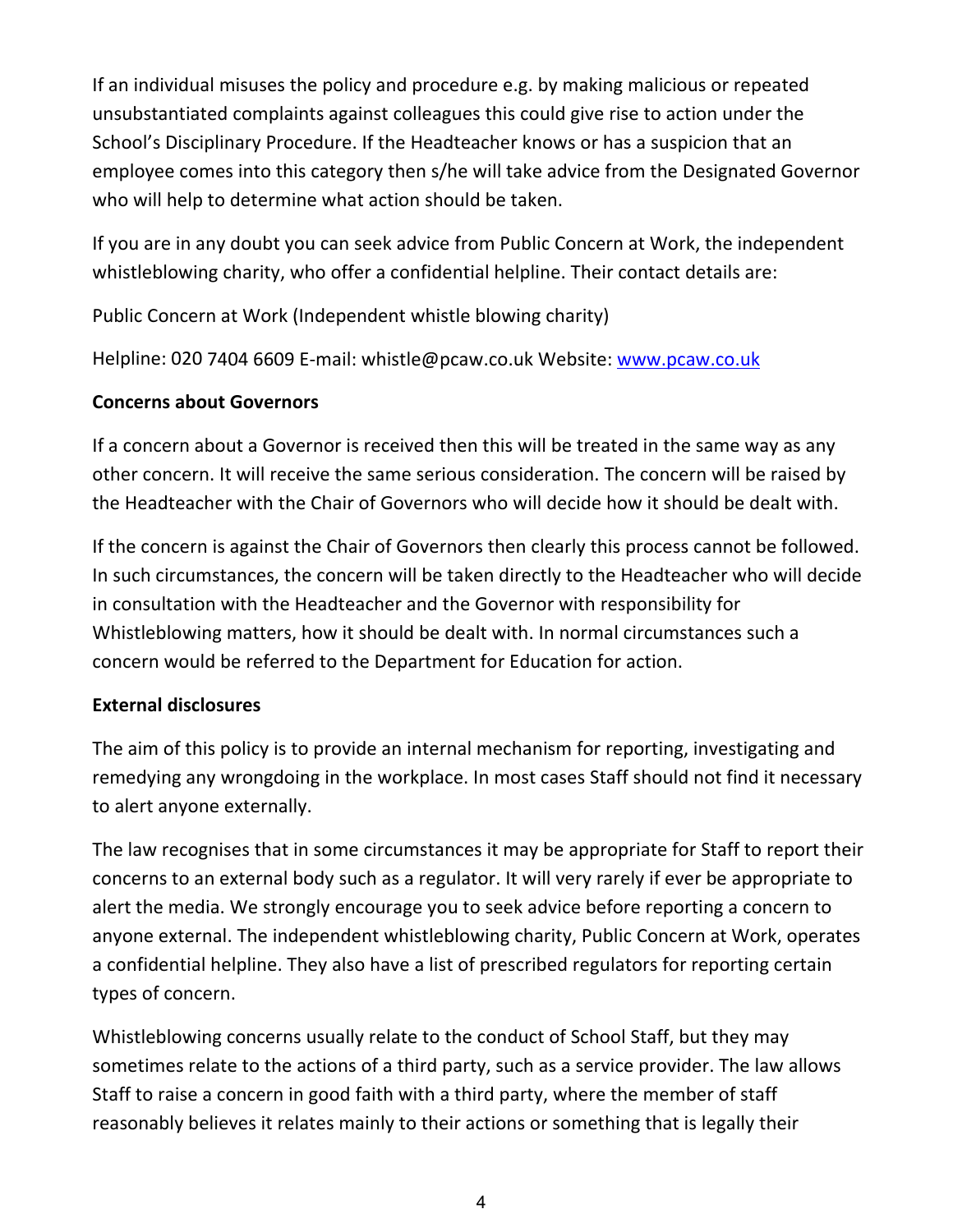responsibility. However, Staff are encouraged to report such concerns internally first. Staff should contact one of the other individuals set out above for guidance.

### **Investigation and outcome**

Once a member of Staff has raised a concern, the School will carry out an initial assessment to determine the scope of any investigation. The School will inform the 'whistleblower' of the outcome of its assessment. The member of staff raising the concern may be required to attend additional meetings in order to provide further information.

In most cases a panel of three Governors will investigate any issue. In rare cases the School may appoint an investigator or team of investigators including Staff with relevant experience of investigations or specialist knowledge of the subject matter. The investigator(s) may make recommendations for change to enable the School to minimise the risk of future wrongdoing.

The School will aim to keep the member of staff informed of the progress of the investigation and its likely timescale. However, sometimes the need for confidentiality may prevent the School from giving specific details of the investigation or any disciplinary action taken as a result. The member of staff is required to treat any information about the investigation as strictly confidential.

If the School concludes that a 'whistleblower' has made false allegations maliciously, in bad faith or with a view to personal gain, the 'whistleblower' will be subject to disciplinary action under the School's Disciplinary Policy and Procedure.

Whilst the School cannot always guarantee the outcome a particular member of staff is seeking, the School will try to deal with the concern fairly and in an appropriate way. If a member of staff is not happy with the way in which his or her concern has been handled, he or she can raise it with the designated governor or one of the other key contacts outlined above.

Any member of staff raising a concern under the procedure will be kept informed of progress by the Headteacher, including, where appropriate, the final outcome. However, in certain circumstances, e.g. where disciplinary action under the School's Disciplinary Procedure has resulted from the concern, it may not be appropriate to provide specific details due to the confidentiality and sensitivity of such matters.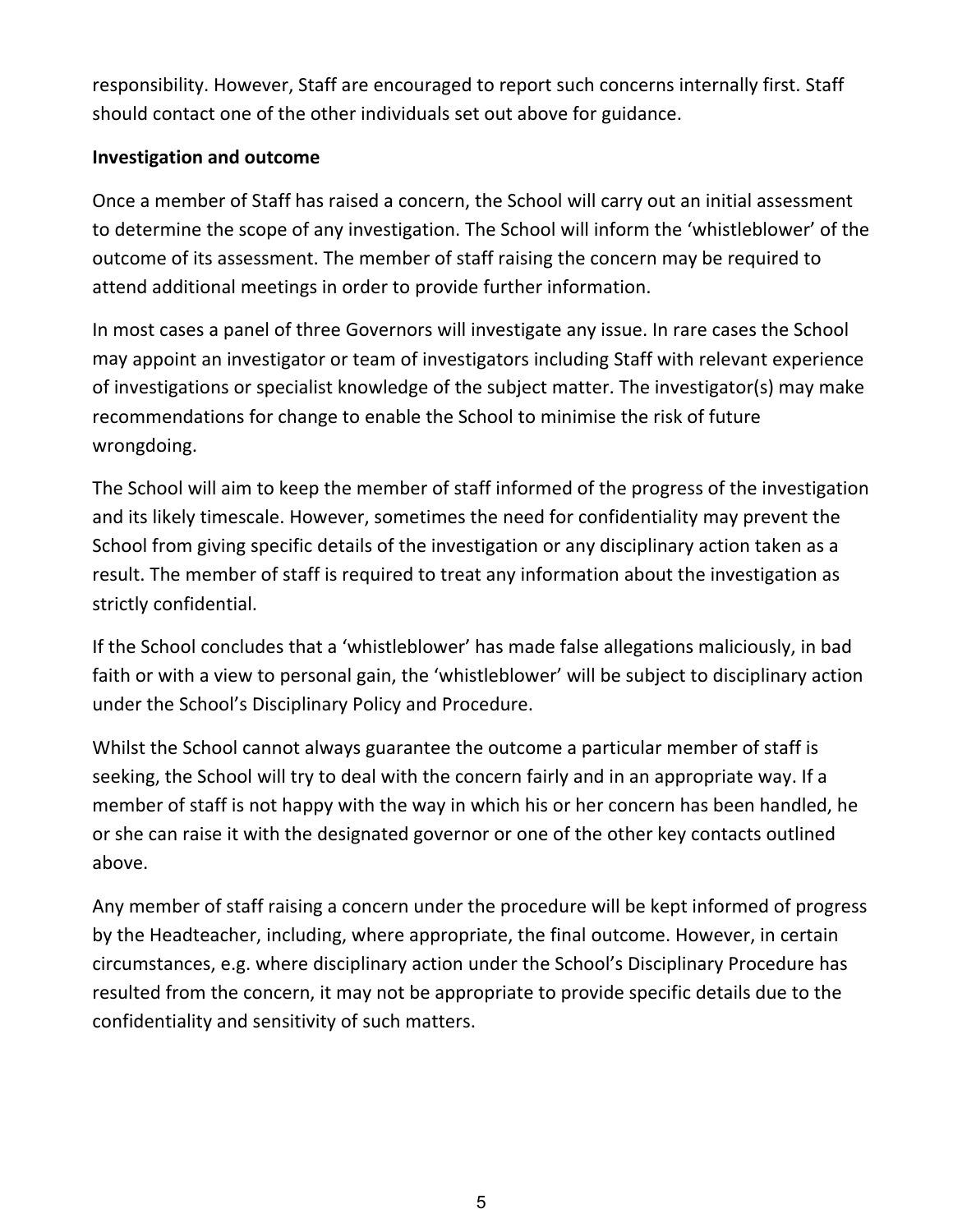## **Protection and support for 'whistleblower's**

It is understandable that 'whistleblower's are sometimes worried about possible repercussions. The School aims to encourage openness and will support Staff who raise genuine concerns in good faith under this policy, even if they turn out to be mistaken.

Staff must not suffer any detrimental treatment as a result of raising a concern in good faith. Detrimental treatment would include dismissal, disciplinary action, threats or other unfavourable treatment connected with raising a concern. If a member of staff believes that he or she has suffered any such treatment, he or she should inform the Headteacher immediately. If the matter is not remedied the member of staff should raise it formally using the School's Grievance Policy and Procedure.

Staff must not threaten or retaliate against 'whistleblower's in any way. Anyone involved in such conduct will be subject to disciplinary action.

All Staff are responsible for the success of this policy and should ensure that they use it to disclose any suspected danger or wrongdoing. Staff are invited to comment on this policy and suggest ways in which it might be improved. Comments, suggestions and queries should be addressed to the Headteacher in the first instance.

## **Safeguarding**

If a member of staff suspects that there is a serious safeguarding issue that they feel that the Headteacher is not taking seriously or that they believe there is a serious safeguarding issue involving the Headteacher they should in the first instance contact the Designated Governor.

## **How to raise a concern:**

- You should voice your concerns, suspicions or uneasiness as soon as you feel you can. The earlier a concern is expressed the easier and sooner action can be taken.
- Try to pinpoint exactly what practice is concerning you and why. A member of staff is not expected to prove the truth of an allegation but will need to demonstrate sufficient grounds for the concern.
- You should put your concerns in writing, outlining the background and history, giving names, dates and places wherever you can.
- Approach your immediate manager, Head Teacher, or the Designated Safeguarding Lead.
- If your concern is about your immediate manager/Head Teacher, or you feel you need to take it to someone outside the school contact The Local Authority
- Make sure you get a satisfactory response don't let matters rest.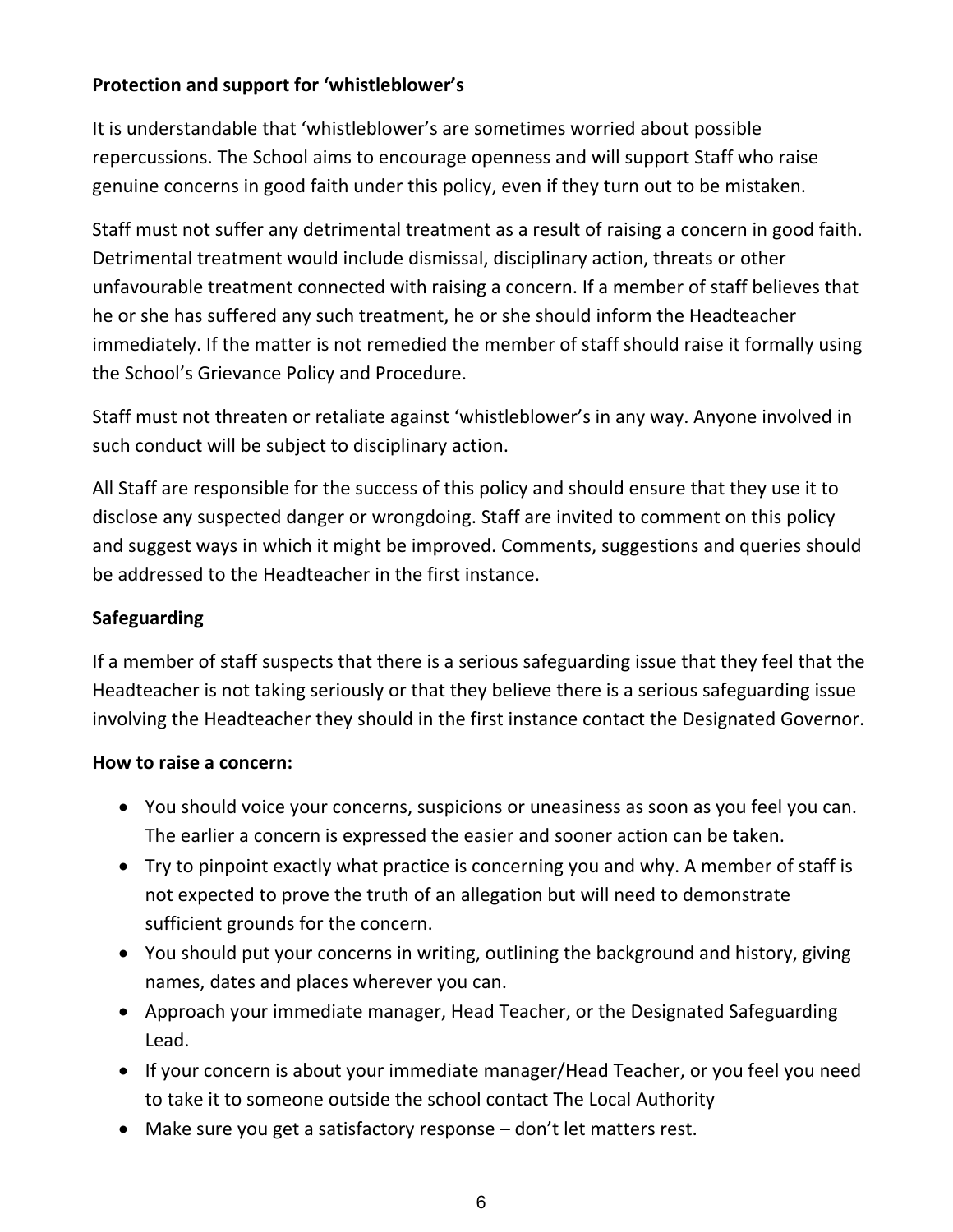### **What happens next?**

You should be given information on the nature and progress of any enquiries. Your employer has a responsibility to protect you from harassment or victimisation.

No action will be taken against you if the concern proves to be unfounded and was raised in good faith.

Allegations made frivolously, maliciously or for personal gain will be seen in a different light and disciplinary action may be taken.

### **Self reporting**

There may be occasions where a member of staff has a personal difficulty, or perhaps a physical or mental health problem, which they know to be impinging on their professional competence. Staff have a responsibility to discuss such a situation with their line manager so professional and personal support can be offered to the member of staff concerned. Whilst such reporting will remain confidential in most situations, this cannot be guaranteed where personal difficulties raise concerns about the welfare or safety of children.

### **Further advice and support**

It is recognised that whistle blowing can be difficult and stressful. Advice and support is available from your line manager, HR department and/or your professional trade union.

#### **NSPCC Whistleblowing advice line**

#### *When to call*

If you have any concerns about a child in your workplace you should raise this with your employer or organisational safeguarding lead in the first instance.

You should call the Whistleblowing Advice Line if:

- your organisation doesn't have clear safeguarding procedures to follow
- you think your concern won't be dealt with properly or may be covered‐up
- you've raised a concern but it hasn't been acted upon
- you're worried about being treated unfairly.

You can call about an incident that happened in the past, is happening now or you believe may happen in the future.

#### *What to expect when you call*

One of the call handlers will connect you with a trained practitioner. They will discuss your concerns with you and:

- talk you through the whistleblowing process
- take details of your concern
- explain the protection available to you if you need it
- get relevant agencies and authorities to take action on your concern.